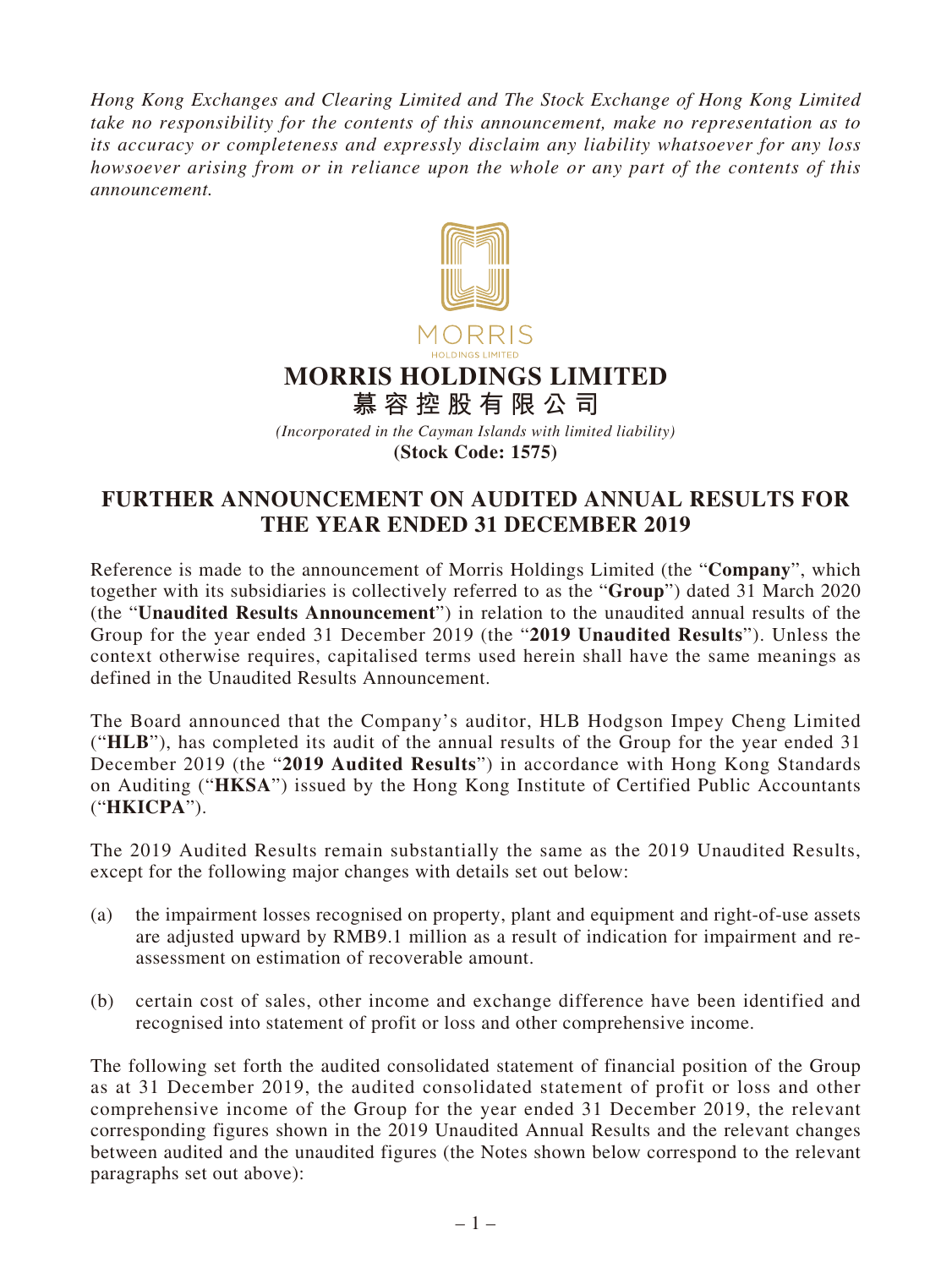#### **CONSOLIDATED STATEMENT OF PROFIT OR LOSS AND OTHER COMPREHENSIVE INCOME**

*For the year ended 31 December 2019*

|                                                                                                                                                                                                   | <b>Notes</b>      | 2019<br><b>RMB'000</b><br>(Audited) | 2019<br><b>RMB'000</b><br>(Unaudited) | Change<br><b>RMB'000</b> |
|---------------------------------------------------------------------------------------------------------------------------------------------------------------------------------------------------|-------------------|-------------------------------------|---------------------------------------|--------------------------|
| Revenue<br>Cost of sales                                                                                                                                                                          | (b)               | 980,298<br>(877, 211)               | 980,298<br>(862, 681)                 | (14, 530)                |
| Gross profit                                                                                                                                                                                      |                   | 103,087                             | 117,617                               | (14, 530)                |
| Other income and gains<br>Allowance for expected credit losses in respect of                                                                                                                      | (b)               | 85,549                              | 82,585                                | 2,964                    |
| financial assets carried at amortised cost, net                                                                                                                                                   |                   | (15,579)                            | (15,579)                              |                          |
| Impairment loss on property, plant and equipment                                                                                                                                                  | $\left( a\right)$ | (2,346)<br>(6,773)                  |                                       | (2,346)                  |
| Impairment loss on right-of-use assets<br>Selling and distribution expenses                                                                                                                       | (a)               | (191, 938)                          | (191, 938)                            | (6,773)                  |
| Administrative expenses                                                                                                                                                                           |                   | (117,073)                           | (117,073)                             |                          |
| Other expenses and losses                                                                                                                                                                         |                   | (4,539)                             | (4,539)                               |                          |
| Finance costs                                                                                                                                                                                     |                   | (29, 331)                           | (29, 331)                             |                          |
| Loss before tax<br>Income tax credit                                                                                                                                                              |                   | (178, 943)<br>38,253                | (158, 258)<br>38,253                  | (20, 685)                |
| Loss for the year                                                                                                                                                                                 |                   | (140,690)                           | (120,005)                             | (20, 685)                |
| Other comprehensive loss:<br>Other comprehensive loss may be<br>reclassified to profit or loss in subsequent<br><i>periods:</i><br>Exchange differences on translation of financial<br>statements | (a), (b)          | (5,969)                             | (17,504)                              | 11,535                   |
| Total comprehensive loss for the year                                                                                                                                                             |                   | (146, 659)                          | (137,509)                             | (9,150)                  |
| Loss attributable to:<br>Owners of the Company<br>Non-controlling interests                                                                                                                       |                   | (140, 436)<br>(254)                 | (119,751)<br>(254)                    | (20, 685)                |
|                                                                                                                                                                                                   |                   | (140,690)                           | (120,005)                             | (20, 685)                |
| Total comprehensive loss attributable to:<br>Owners of the Company<br>Non-controlling interests                                                                                                   |                   | (146,397)<br>(262)                  | (137, 247)<br>(262)                   | (9,150)                  |
|                                                                                                                                                                                                   |                   | (146, 659)                          | (137,509)                             | (9,150)                  |
| Loss per share attributable to<br>ordinary equity holders of the Company<br>Basic and diluted (RMB cents)                                                                                         |                   | (14.07)                             | (11.98)                               | 2.09                     |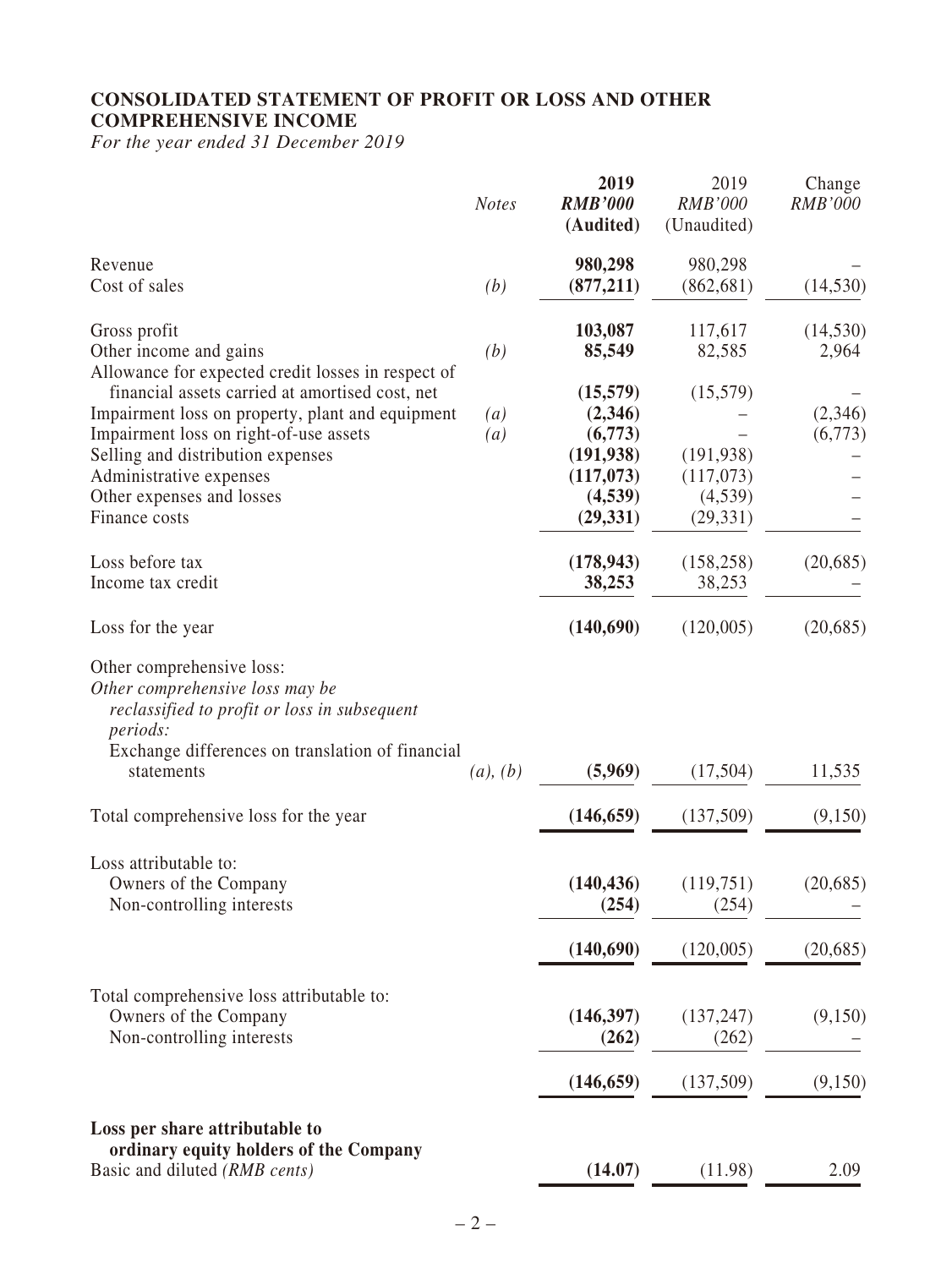#### **CONSOLIDATED STATEMENT OF FINANCIAL POSITION**

*At 31 December 2019*

|                                                                                                                                                                                                                                                                                                    | <b>Notes</b>                          | 2019<br><b>RMB'000</b><br>(Audited)                                           | 2019<br><b>RMB'000</b><br>(Unaudited)                                         | Change<br><i>RMB'000</i> |
|----------------------------------------------------------------------------------------------------------------------------------------------------------------------------------------------------------------------------------------------------------------------------------------------------|---------------------------------------|-------------------------------------------------------------------------------|-------------------------------------------------------------------------------|--------------------------|
| <b>NON-CURRENT ASSETS</b><br>Property, plant and equipment<br>Right-of-use assets<br>Contingent consideration receivables<br>Deferred tax assets                                                                                                                                                   | $\left( a\right)$<br>$\left(a\right)$ | 71,480<br>227,972<br>234,425<br>9,020                                         | 73,857<br>234,745<br>234,425<br>9,020                                         | (2,377)<br>(6,773)       |
| Total non-current assets                                                                                                                                                                                                                                                                           |                                       | 542,897                                                                       | 552,047                                                                       | (9,150)                  |
| <b>CURRENT ASSETS</b><br>Inventories<br>Trade and bills receivables<br>Prepayments, deposits and other receivables<br>Pledged deposits<br>Cash and cash equivalents                                                                                                                                |                                       | 169,509<br>217,018<br>212,217<br>132,277<br>71,046                            | 169,509<br>217,018<br>212,217<br>132,277<br>71,046                            |                          |
| Total current assets                                                                                                                                                                                                                                                                               |                                       | 802,067                                                                       | 802,067                                                                       |                          |
| <b>CURRENT LIABILITIES</b><br>Trade and bills payables<br>Contract liabilities<br>Other payables and accruals<br>Amount due to a shareholder<br>Amount due to a related company<br>Interest-bearing bank borrowings<br>Warranty provision<br>Lease liabilities<br>Derivative financial instruments |                                       | 389,334<br>24,844<br>63,240<br>10,107<br>80,310<br>220,815<br>4,689<br>46,504 | 389,334<br>24,844<br>63,240<br>10,107<br>80,310<br>220,815<br>4,689<br>46,504 |                          |
| Convertible loan<br>Income tax payables                                                                                                                                                                                                                                                            |                                       | 99,986<br>18,969                                                              | 99,986<br>18,969                                                              |                          |
| Total current liabilities                                                                                                                                                                                                                                                                          |                                       | 958,798                                                                       | 958,798                                                                       |                          |
| NET CURRENT (LIABILITIES)/ ASSETS                                                                                                                                                                                                                                                                  |                                       | (156, 731)                                                                    | (156, 731)                                                                    |                          |
| TOTAL ASSETS LESS CURRENT<br><b>LIABILITIES</b>                                                                                                                                                                                                                                                    |                                       | 386,166                                                                       | 395,316                                                                       | (9,150)                  |
| <b>NON-CURRENT LIABILITIES</b><br>Deferred tax liabilities<br>Accruals                                                                                                                                                                                                                             |                                       | 2,888                                                                         | 2,888                                                                         |                          |
| Convertible loan<br>Lease liabilities                                                                                                                                                                                                                                                              |                                       | 9,602<br>176,709                                                              | 9,602<br>176,709                                                              |                          |
| Total non-current liabilities                                                                                                                                                                                                                                                                      |                                       | 189,199                                                                       | 189,199                                                                       |                          |
| Net assets                                                                                                                                                                                                                                                                                         |                                       | 196,967                                                                       | 206,117                                                                       | (9,150)                  |
| <b>EQUITY</b><br>Share capital<br>Reserves                                                                                                                                                                                                                                                         |                                       | 6,914<br>190,315                                                              | 6,914<br>199,465                                                              | (9,150)                  |
| Equity attributable to owners of the Company<br>Non-controlling interests                                                                                                                                                                                                                          |                                       | 197,229<br>(262)                                                              | 206,379<br>(262)                                                              | (9,150)                  |
| Total equity                                                                                                                                                                                                                                                                                       |                                       | 196,967                                                                       | 206,117                                                                       | (9,150)                  |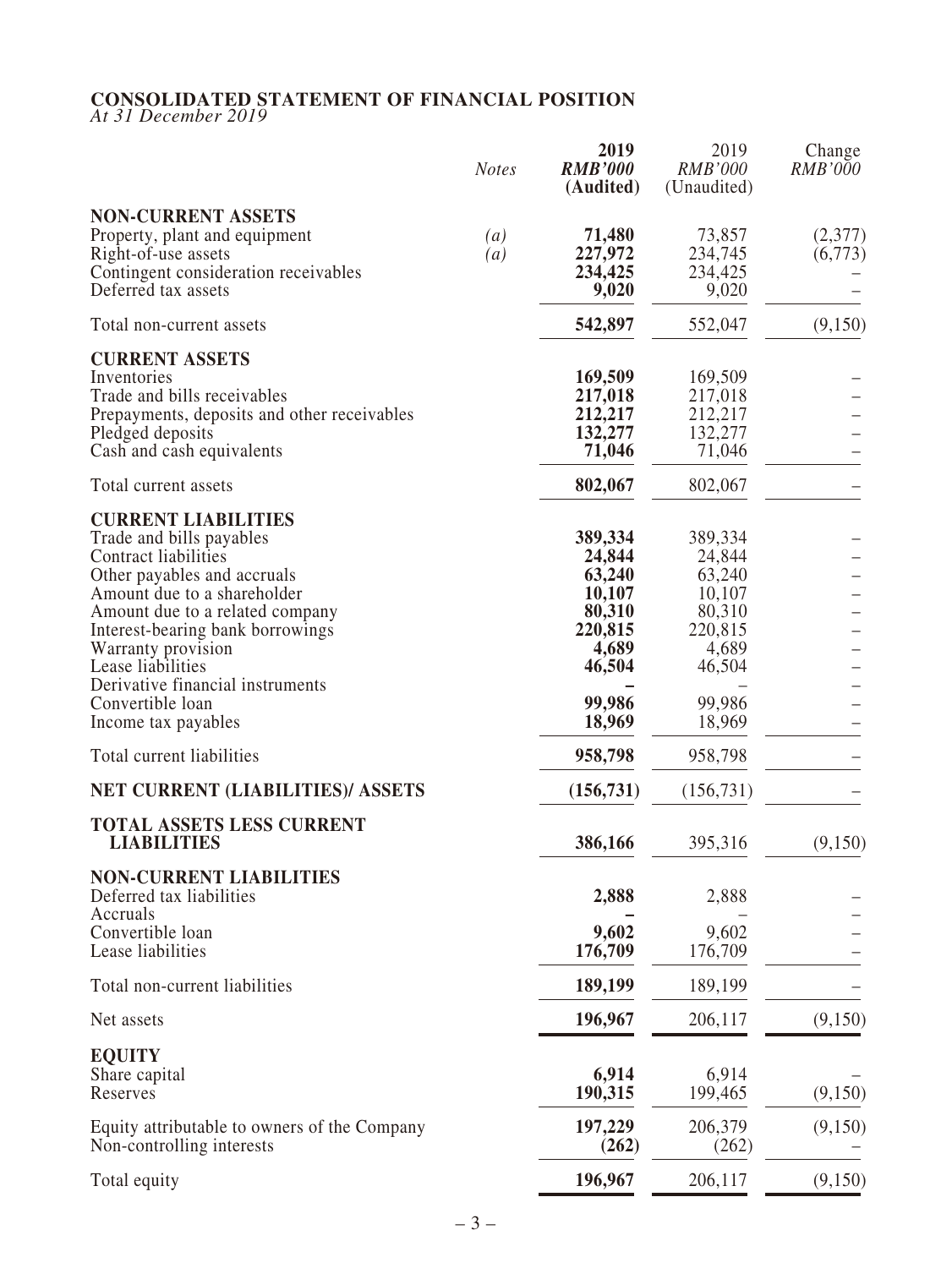Save and except the corresponding adjustments disclosed above, the Group's annual results for the year ended 31 December 2019 as contained in the Unaudited Results Announcement remain unchanged.

## **EXTRACT OF THE AUDITORS' REPORT**

The following is an extract of the independent auditor's report on the Group's annual financial statements for the year ended 31 December 2019:

#### **Opinion**

In our opinion, the consolidated financial statements give a true and fair view of the consolidated financial position of the Group as at 31 December 2019, and of its consolidated financial performance and its consolidated cash flows for the year then ended in accordance with Hong Kong Financial Reporting Standards ("**HKFRSs**") issued by the Hong Kong Institute of Certified Public Accountants ("**HKICPA**") and have been properly prepared in compliance with the disclosure requirements of the Hong Kong Companies Ordinance.

### **MATERIAL UNCERTAINTY RELATED TO GOING CONCERN**

We draw attention to Note 2 in the consolidated financial statements, which indicates that the Group incurred a loss of approximately RMB140,690,000 for the year ended 31 December 2019 and, as of that date the Group had net current liabilities of approximately RMB156,731,000. As stated in Note 2, these events or conditions, along with other matters as set forth in Note 2, indicate that a material uncertainty exists that may cast significant doubt on the Group's ability to continue as a going concern. Our opinion is not modified in respect of this matter.

### **REVIEW OF ANNUAL RESULTS BY AUDIT COMMITTEE**

The audit committee of the Company (the "**Audit Committee**") currently comprises three independent non-executive directors, namely Mr. Liu Haifeng, Mr. Pang Wing Hong and Mr. Chu Guodi. The Audit Committee has reviewed with the management of the Company and the Company's external auditors the consolidated financial statements of the Group for the year ended 31 December 2019, including accounting principles and practices adopted by the Group, and discussed the risk management, internal controls and financial reporting matters related to the preparation of the annual results of the Group for 2019.

The Group's 2019 Audited Results have been reviewed by the Audit Committee, which is of the opinion that such statements comply with applicable accounting standards, the Listing Rules and other legal requirements, and that adequate disclosures have been made.